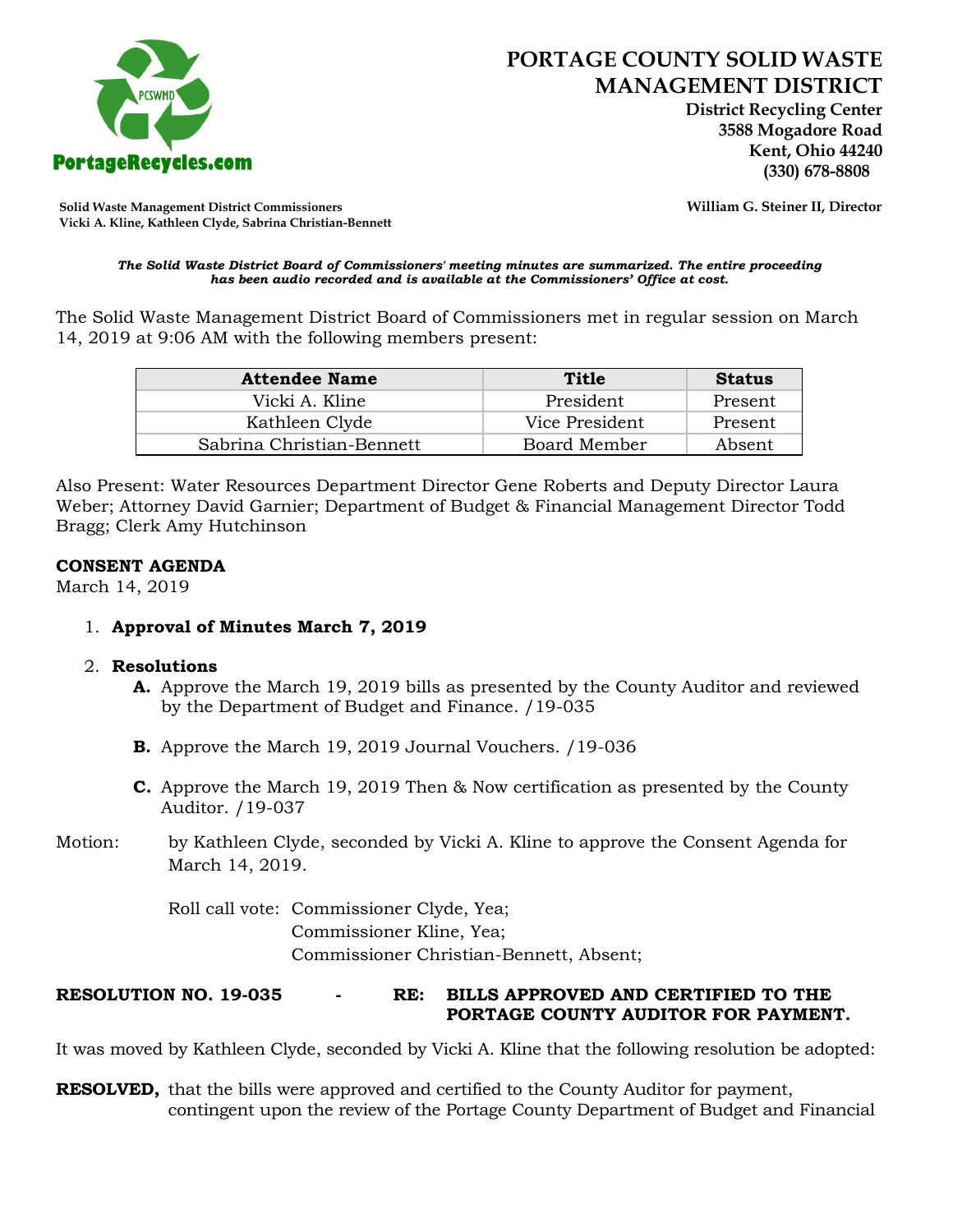Management, Department of Internal Services or other designee on March 19, 2019 in the total payment amount of **\$26,455.68 for Funds 8300-8399** as set forth in the Accounts Payable Warrant Report on file in the office of the Portage County Auditor; and be it further

**RESOLVED,** that the District Board of Commissioners finds and determines that all formal actions of this Board concerning and relating to the adoption of this resolution were taken in an open meeting of this Board and that all deliberations of this Board that resulted in those formal actions were in meeting open to the public in compliance with the law including Section 121.22 of the Ohio Revised Code.

Roll call vote as follows:

Vicki A. Kline, Yea; Sabrina Christian-Bennett, Absent; Kathleen Clyde, Yea;

**RESOLUTION NO. 19-036 - RE: APPROVAL OF JOURNAL VOUCHERS/ENTRIES.**

It was moved by Kathleen Clyde, seconded by Vicki A. Kline that the following Resolution be adopted:

- **WHEREAS,** the Ohio Revised Code requires that warrants be approved by the District Board of Commissioners for the Portage County Solid Waste Management District prior to their issuance, and
- **WHEREAS,** there are other similar financial transactions defined as journal vouchers/entries that are dissimilar in that they are used to pay for charges for services from one county department and/or fund to another department and/or fund and thus are processed in lieu of issuing a warrant, and
- **WHEREAS,** the Journal Vouchers/Entries are submitted by the Solid Waste Management District Director for review by the District Board of Commissioners; now therefore be it

| 03/19/19 | 590 | \$275.00 |
|----------|-----|----------|
|          |     |          |
| Total    |     | \$275.00 |

**RESOLVED,** that the District Board of Commissioners approves the attached Journal Vouchers/Entries, and be it further

**RESOLVED,** that the District Board of Commissioners finds and determines that all formal actions of this Board concerning and relating to the adoption of this resolution were taken in an open meeting of this Board and that all deliberations of this Board that resulted in those formal actions were in meeting open to the public in compliance with the law including Section 121.22 of the Ohio Revised Code.

Roll call vote as follows:

| Vicki A. Kline, Yea; | Sabrina Christian-Bennett, Absent; | Kathleen Clyde, Yea; |
|----------------------|------------------------------------|----------------------|
|----------------------|------------------------------------|----------------------|